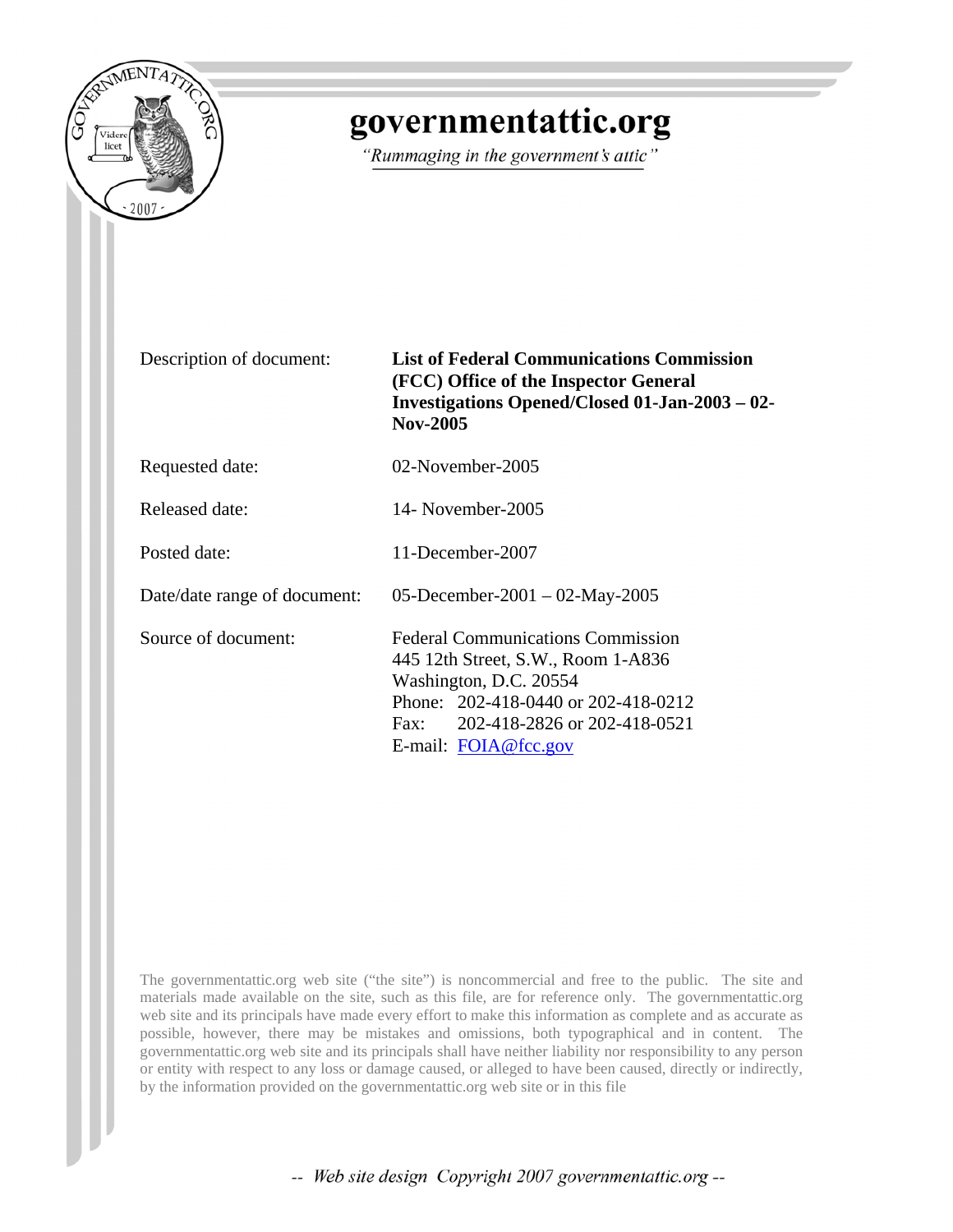

Office of the Inspector General FEDERAL COMMUNICATIONS COMMISSION

WASHINGTON, D,C.

November 14, 2005

This responds to your request of November 2, 2005 under the Freedom of Information Act (Act) for the titles, case numbers, and dates opened and closed of all Federal Communications Commission Office of the Inspector General investigations closed since January 1,2003. The table below lists the information you requested. Cases identified with "SLD" are in reference to the Universal Service Fund (USF) E-rate investigations.

| <b>Case Number</b> | <b>Title</b>                       | <b>Date Opened</b> | <b>Date Closed</b> |
|--------------------|------------------------------------|--------------------|--------------------|
| $01 - 12 - 23$     | Contract noncompliance             | 12/5/01            | 4/1/03             |
| $02 - 10 - 6$      | Misconduct in issuance of permit   | 10/3/02            | 3/27/03            |
| $02 - 10 - 7$      | Leak in merger                     | 10/1/02            | 5/27/03            |
| $02 - 12 - 10$     | Cable ownership leaks              | 12/13/02           | 5/27/03            |
| $02 - 12 - 11$     | Failure to respond to FOIA request | 12/9/02            | 2/5/03             |
| $03 - 1 - 1$       | Preferential treatment             | 1/22/03            | 3/4/03             |
| $03 - 4 - 2$       | Misuse of computer                 | 12/1/02 & 4/1/03   | 6/2/03             |
|                    | Improper processing of complaint-  |                    |                    |
| $03 - 2 - 3$       | failure to respond                 | 2/4/03             | 5/02/03            |
| $03 - 4 - 4$       | Improper processing of complaint   | 4/21/03            | 5/7/03             |
| $03 - 5 - 5$       | Release of non-public information  | 5/22/03            | 9/8/03             |
|                    | Improper us of resources-          |                    |                    |
| $03 - 4 - 6$       | unsolicited telemarketing          | 4/2/03             | 7/11/03            |
|                    | Total Element Long-Run             |                    |                    |
| $03 - 7 - 7$       | Incremental Costs (TELRIC) leak    | 6/23/03            | 10/8/03            |
| $03 - 8 - 8$       | Release of non-public information  | 8/11/03            | 8/29/03            |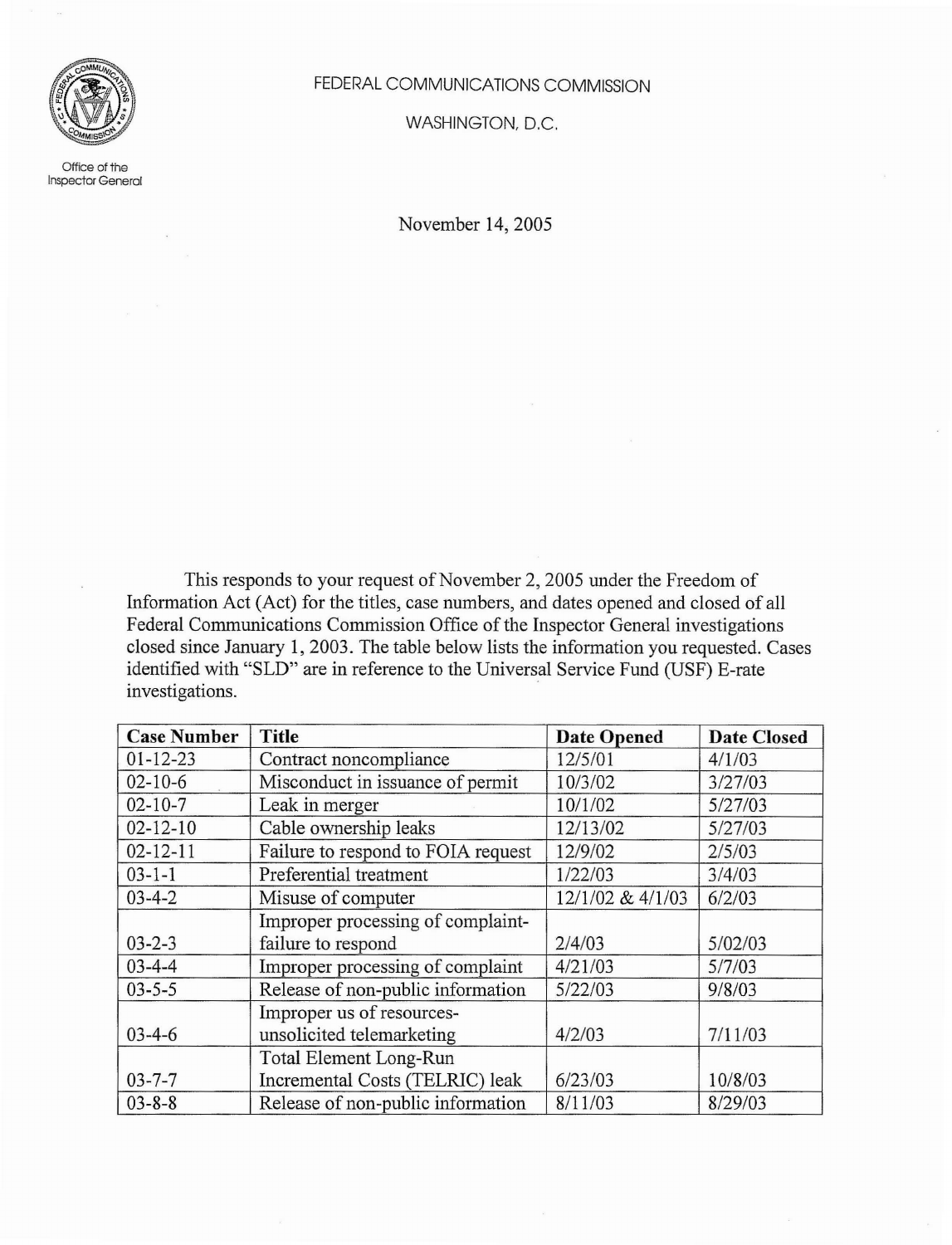| Improper filing of consumer<br>$03 - 8 - 9$<br>petition<br>8/18/03<br>9/10/03<br>$03 - 9 - 10$<br>Misuse of official resources<br>3/24/04<br>$03 - 10 - 11$<br>Abuse of authority<br>10/23/03<br>12/8/03<br>Abuse of health care benefits<br>$03 - 10 - 12$<br>10/24/03<br>10/28/03<br>$03 - 10 - 13$<br>Ex parte violation<br>10/31/03<br>1/16/04<br>$03 - 11 - 14$<br>Time and attendance violation<br>11/20/03<br>12/15/03<br>$03 - 11 - 15$<br>Misconduct in terminating<br>11/21/03<br>12/11/03<br>$03 - 12 - 16$<br>Improper transfer of radio license<br>12/15/03<br>7/12/04<br>Destruction of computer<br>information/data by contractor<br>$04 - 1 - 1$<br>1/26/04<br>11/18/04<br>$04 - 2 - 2$<br>Gambling-pooling for lottery<br>2/18/04<br>4/13/04<br>Improper processing of consumer<br>$04 - 2 - 3$<br>2/26/04<br>request<br>5/24/04<br>$04 - 3 - 4$<br>Misuse of computer (dating)<br>3/23/04<br>9/27/04<br>$04 - 4 - 5$<br>Parking abuse<br>4/16/04<br>9/30/04<br>Misconduct by Comcast and FCC<br>$04 - 4 - 6$<br>4/23/04<br>employees<br>5/11/04<br>Misconduct in rendering<br>administrative decision<br>$04 - 4 - 7$<br>4/26/04<br>6/30/04<br>$04 - 4 - 8$<br>Mailing of bogus FCC information<br>4/28/04<br>6/30/04<br>$04 - 07 - 9$<br>Leak-spectrum<br>7/16/04<br>01/03/05<br>Release of non-public information<br>$04 - 07 - 10$<br>7/19/04<br>12/10/04<br>$04 - 07 - 11$<br>Certificate test cheating<br>7/2/04<br>3/31/05<br>Complaint against employee-<br>amateur radio matter<br>$04 - 9 - 13$<br>9/8/04<br>2/11/05<br>$04 - 9 - 14$<br>Complaint against FCC employee<br>9/7/04<br>12/20/04 | <b>Case Number</b> | <b>Title</b>                   | <b>Date Opened</b> | <b>Date Closed</b> |
|--------------------------------------------------------------------------------------------------------------------------------------------------------------------------------------------------------------------------------------------------------------------------------------------------------------------------------------------------------------------------------------------------------------------------------------------------------------------------------------------------------------------------------------------------------------------------------------------------------------------------------------------------------------------------------------------------------------------------------------------------------------------------------------------------------------------------------------------------------------------------------------------------------------------------------------------------------------------------------------------------------------------------------------------------------------------------------------------------------------------------------------------------------------------------------------------------------------------------------------------------------------------------------------------------------------------------------------------------------------------------------------------------------------------------------------------------------------------------------------------------------------------------------------------------------------------------------------------------------------------------|--------------------|--------------------------------|--------------------|--------------------|
|                                                                                                                                                                                                                                                                                                                                                                                                                                                                                                                                                                                                                                                                                                                                                                                                                                                                                                                                                                                                                                                                                                                                                                                                                                                                                                                                                                                                                                                                                                                                                                                                                          |                    |                                |                    |                    |
|                                                                                                                                                                                                                                                                                                                                                                                                                                                                                                                                                                                                                                                                                                                                                                                                                                                                                                                                                                                                                                                                                                                                                                                                                                                                                                                                                                                                                                                                                                                                                                                                                          |                    |                                |                    |                    |
|                                                                                                                                                                                                                                                                                                                                                                                                                                                                                                                                                                                                                                                                                                                                                                                                                                                                                                                                                                                                                                                                                                                                                                                                                                                                                                                                                                                                                                                                                                                                                                                                                          |                    |                                |                    |                    |
|                                                                                                                                                                                                                                                                                                                                                                                                                                                                                                                                                                                                                                                                                                                                                                                                                                                                                                                                                                                                                                                                                                                                                                                                                                                                                                                                                                                                                                                                                                                                                                                                                          |                    |                                |                    |                    |
|                                                                                                                                                                                                                                                                                                                                                                                                                                                                                                                                                                                                                                                                                                                                                                                                                                                                                                                                                                                                                                                                                                                                                                                                                                                                                                                                                                                                                                                                                                                                                                                                                          |                    |                                |                    |                    |
|                                                                                                                                                                                                                                                                                                                                                                                                                                                                                                                                                                                                                                                                                                                                                                                                                                                                                                                                                                                                                                                                                                                                                                                                                                                                                                                                                                                                                                                                                                                                                                                                                          |                    |                                |                    |                    |
|                                                                                                                                                                                                                                                                                                                                                                                                                                                                                                                                                                                                                                                                                                                                                                                                                                                                                                                                                                                                                                                                                                                                                                                                                                                                                                                                                                                                                                                                                                                                                                                                                          |                    |                                |                    |                    |
|                                                                                                                                                                                                                                                                                                                                                                                                                                                                                                                                                                                                                                                                                                                                                                                                                                                                                                                                                                                                                                                                                                                                                                                                                                                                                                                                                                                                                                                                                                                                                                                                                          |                    |                                |                    |                    |
|                                                                                                                                                                                                                                                                                                                                                                                                                                                                                                                                                                                                                                                                                                                                                                                                                                                                                                                                                                                                                                                                                                                                                                                                                                                                                                                                                                                                                                                                                                                                                                                                                          |                    |                                |                    |                    |
|                                                                                                                                                                                                                                                                                                                                                                                                                                                                                                                                                                                                                                                                                                                                                                                                                                                                                                                                                                                                                                                                                                                                                                                                                                                                                                                                                                                                                                                                                                                                                                                                                          |                    |                                |                    |                    |
|                                                                                                                                                                                                                                                                                                                                                                                                                                                                                                                                                                                                                                                                                                                                                                                                                                                                                                                                                                                                                                                                                                                                                                                                                                                                                                                                                                                                                                                                                                                                                                                                                          |                    |                                |                    |                    |
|                                                                                                                                                                                                                                                                                                                                                                                                                                                                                                                                                                                                                                                                                                                                                                                                                                                                                                                                                                                                                                                                                                                                                                                                                                                                                                                                                                                                                                                                                                                                                                                                                          |                    |                                |                    |                    |
|                                                                                                                                                                                                                                                                                                                                                                                                                                                                                                                                                                                                                                                                                                                                                                                                                                                                                                                                                                                                                                                                                                                                                                                                                                                                                                                                                                                                                                                                                                                                                                                                                          |                    |                                |                    |                    |
|                                                                                                                                                                                                                                                                                                                                                                                                                                                                                                                                                                                                                                                                                                                                                                                                                                                                                                                                                                                                                                                                                                                                                                                                                                                                                                                                                                                                                                                                                                                                                                                                                          |                    |                                |                    |                    |
|                                                                                                                                                                                                                                                                                                                                                                                                                                                                                                                                                                                                                                                                                                                                                                                                                                                                                                                                                                                                                                                                                                                                                                                                                                                                                                                                                                                                                                                                                                                                                                                                                          |                    |                                |                    |                    |
|                                                                                                                                                                                                                                                                                                                                                                                                                                                                                                                                                                                                                                                                                                                                                                                                                                                                                                                                                                                                                                                                                                                                                                                                                                                                                                                                                                                                                                                                                                                                                                                                                          |                    |                                |                    |                    |
|                                                                                                                                                                                                                                                                                                                                                                                                                                                                                                                                                                                                                                                                                                                                                                                                                                                                                                                                                                                                                                                                                                                                                                                                                                                                                                                                                                                                                                                                                                                                                                                                                          |                    |                                |                    |                    |
|                                                                                                                                                                                                                                                                                                                                                                                                                                                                                                                                                                                                                                                                                                                                                                                                                                                                                                                                                                                                                                                                                                                                                                                                                                                                                                                                                                                                                                                                                                                                                                                                                          |                    |                                |                    |                    |
|                                                                                                                                                                                                                                                                                                                                                                                                                                                                                                                                                                                                                                                                                                                                                                                                                                                                                                                                                                                                                                                                                                                                                                                                                                                                                                                                                                                                                                                                                                                                                                                                                          |                    |                                |                    |                    |
|                                                                                                                                                                                                                                                                                                                                                                                                                                                                                                                                                                                                                                                                                                                                                                                                                                                                                                                                                                                                                                                                                                                                                                                                                                                                                                                                                                                                                                                                                                                                                                                                                          |                    |                                |                    |                    |
|                                                                                                                                                                                                                                                                                                                                                                                                                                                                                                                                                                                                                                                                                                                                                                                                                                                                                                                                                                                                                                                                                                                                                                                                                                                                                                                                                                                                                                                                                                                                                                                                                          |                    |                                |                    |                    |
|                                                                                                                                                                                                                                                                                                                                                                                                                                                                                                                                                                                                                                                                                                                                                                                                                                                                                                                                                                                                                                                                                                                                                                                                                                                                                                                                                                                                                                                                                                                                                                                                                          |                    |                                |                    |                    |
|                                                                                                                                                                                                                                                                                                                                                                                                                                                                                                                                                                                                                                                                                                                                                                                                                                                                                                                                                                                                                                                                                                                                                                                                                                                                                                                                                                                                                                                                                                                                                                                                                          |                    |                                |                    |                    |
|                                                                                                                                                                                                                                                                                                                                                                                                                                                                                                                                                                                                                                                                                                                                                                                                                                                                                                                                                                                                                                                                                                                                                                                                                                                                                                                                                                                                                                                                                                                                                                                                                          |                    |                                |                    |                    |
|                                                                                                                                                                                                                                                                                                                                                                                                                                                                                                                                                                                                                                                                                                                                                                                                                                                                                                                                                                                                                                                                                                                                                                                                                                                                                                                                                                                                                                                                                                                                                                                                                          |                    |                                |                    |                    |
|                                                                                                                                                                                                                                                                                                                                                                                                                                                                                                                                                                                                                                                                                                                                                                                                                                                                                                                                                                                                                                                                                                                                                                                                                                                                                                                                                                                                                                                                                                                                                                                                                          |                    |                                |                    |                    |
|                                                                                                                                                                                                                                                                                                                                                                                                                                                                                                                                                                                                                                                                                                                                                                                                                                                                                                                                                                                                                                                                                                                                                                                                                                                                                                                                                                                                                                                                                                                                                                                                                          |                    |                                |                    |                    |
|                                                                                                                                                                                                                                                                                                                                                                                                                                                                                                                                                                                                                                                                                                                                                                                                                                                                                                                                                                                                                                                                                                                                                                                                                                                                                                                                                                                                                                                                                                                                                                                                                          |                    | Misconduct in processing radio |                    |                    |
| $04 - 9 - 15$<br>complain<br>9/16/04<br>3/31/05                                                                                                                                                                                                                                                                                                                                                                                                                                                                                                                                                                                                                                                                                                                                                                                                                                                                                                                                                                                                                                                                                                                                                                                                                                                                                                                                                                                                                                                                                                                                                                          |                    |                                |                    |                    |
| Abuse of position-discrimination in                                                                                                                                                                                                                                                                                                                                                                                                                                                                                                                                                                                                                                                                                                                                                                                                                                                                                                                                                                                                                                                                                                                                                                                                                                                                                                                                                                                                                                                                                                                                                                                      |                    |                                |                    |                    |
| processing auction complaint<br>12/27/04<br>1/28/05<br>$04 - 12 - 16$                                                                                                                                                                                                                                                                                                                                                                                                                                                                                                                                                                                                                                                                                                                                                                                                                                                                                                                                                                                                                                                                                                                                                                                                                                                                                                                                                                                                                                                                                                                                                    |                    |                                |                    |                    |
| Allegation of accessing                                                                                                                                                                                                                                                                                                                                                                                                                                                                                                                                                                                                                                                                                                                                                                                                                                                                                                                                                                                                                                                                                                                                                                                                                                                                                                                                                                                                                                                                                                                                                                                                  |                    |                                |                    |                    |
| $04 - 12 - 17$<br>pornography by employee<br>12/6/04<br>3/4/05                                                                                                                                                                                                                                                                                                                                                                                                                                                                                                                                                                                                                                                                                                                                                                                                                                                                                                                                                                                                                                                                                                                                                                                                                                                                                                                                                                                                                                                                                                                                                           |                    |                                |                    |                    |
| Time and attendance abuse<br>$05 - 2 - 1$<br>2/1/05<br>6/6/05                                                                                                                                                                                                                                                                                                                                                                                                                                                                                                                                                                                                                                                                                                                                                                                                                                                                                                                                                                                                                                                                                                                                                                                                                                                                                                                                                                                                                                                                                                                                                            |                    |                                |                    |                    |
| $05 - 3 - 2$<br>3/21/05<br>Copier misuse<br>5/13/05                                                                                                                                                                                                                                                                                                                                                                                                                                                                                                                                                                                                                                                                                                                                                                                                                                                                                                                                                                                                                                                                                                                                                                                                                                                                                                                                                                                                                                                                                                                                                                      |                    |                                |                    |                    |
| $05 - 3 - 3$<br>Post employment<br>3/9/05<br>4/28/05                                                                                                                                                                                                                                                                                                                                                                                                                                                                                                                                                                                                                                                                                                                                                                                                                                                                                                                                                                                                                                                                                                                                                                                                                                                                                                                                                                                                                                                                                                                                                                     |                    |                                |                    |                    |
| $05 - 5 - 4$<br>5/31/05<br>Misconduct by employee<br>7/8/05                                                                                                                                                                                                                                                                                                                                                                                                                                                                                                                                                                                                                                                                                                                                                                                                                                                                                                                                                                                                                                                                                                                                                                                                                                                                                                                                                                                                                                                                                                                                                              |                    |                                |                    |                    |
| $05 - 7 - 6$<br>7/21/05<br>Misconduct by employee<br>8/4/05                                                                                                                                                                                                                                                                                                                                                                                                                                                                                                                                                                                                                                                                                                                                                                                                                                                                                                                                                                                                                                                                                                                                                                                                                                                                                                                                                                                                                                                                                                                                                              |                    |                                |                    |                    |
| $05 - 7 - 7$<br>Theft of OIG conference table<br>7/20/05<br>8/18/05                                                                                                                                                                                                                                                                                                                                                                                                                                                                                                                                                                                                                                                                                                                                                                                                                                                                                                                                                                                                                                                                                                                                                                                                                                                                                                                                                                                                                                                                                                                                                      |                    |                                |                    |                    |
| <b>SLD-03</b><br>E-rate investigation<br>10/06/00<br>10/15/04                                                                                                                                                                                                                                                                                                                                                                                                                                                                                                                                                                                                                                                                                                                                                                                                                                                                                                                                                                                                                                                                                                                                                                                                                                                                                                                                                                                                                                                                                                                                                            |                    |                                |                    |                    |
| <b>SLD-04</b><br>1/23/01<br>10/15/04<br>E-rate investigation                                                                                                                                                                                                                                                                                                                                                                                                                                                                                                                                                                                                                                                                                                                                                                                                                                                                                                                                                                                                                                                                                                                                                                                                                                                                                                                                                                                                                                                                                                                                                             |                    |                                |                    |                    |
| 10/15/04<br><b>SLD-07</b><br>E-rate investigation<br>4/13/01                                                                                                                                                                                                                                                                                                                                                                                                                                                                                                                                                                                                                                                                                                                                                                                                                                                                                                                                                                                                                                                                                                                                                                                                                                                                                                                                                                                                                                                                                                                                                             |                    |                                |                    |                    |
| 05/07/01<br><b>SLD-10</b><br>E-rate investigation                                                                                                                                                                                                                                                                                                                                                                                                                                                                                                                                                                                                                                                                                                                                                                                                                                                                                                                                                                                                                                                                                                                                                                                                                                                                                                                                                                                                                                                                                                                                                                        |                    |                                |                    | May 2003           |

 $\mathcal{L}_{\mathcal{L}}$ 

 $\mathcal{A}^{\text{c}}$  ,  $\mathcal{A}^{\text{c}}$